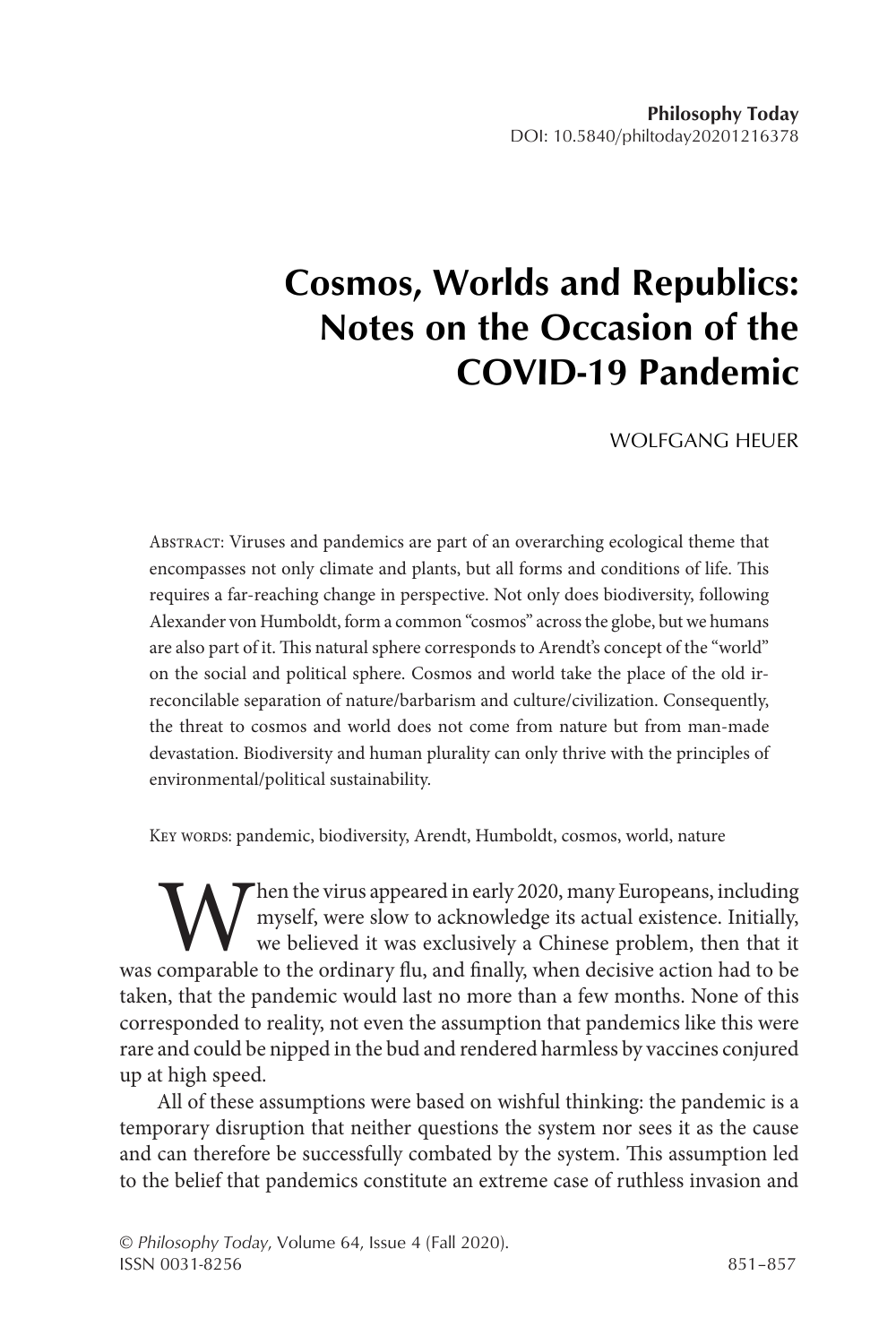can only be eradicated with an extreme antidote, that is, "war" (Macron). Given the estimated 1.7 million different viruses, 500,000–800,000 of which could infect humans, what is the best metaphor for this kind of logic—should we take note of this statement in the IPBES 2020 report (IPBES 2020)?

The instrumental discourse on the pandemic saw the ecological discourse on phenomena such as climate change, species extinction, and the littering of the world's oceans recede into the background, despite the obvious connections. The IPBES report gives a highly plausible explanation of how deforestation, the expansion of agricultural land, wildlife trade and consumption, and globalized contact routes have contributed to intensifying the contact between viruses and humans. Hence viruses and pandemics are an integral part of an overarching ecological issue that not only addresses climate and the plant world, but life in all its forms and conditions. It is therefore not a matter of distinguishing between magnificent healthy nature and a quasi invisible deadly virus, but rather of the interplay of life's phenomena in all their diversity.

Is the pandemic not an additional reason to look at and understand the world from an ecological point of view? Does it not call for a far-reaching shift in perspective, one that sees ecology not exclusively as a scientific field of expertise or an area of alternative environment exploitation, but as a habitat? Are anthropologists/philosophers like Philippe Descola, Baptiste Morizot, and Eduardo Viveiros de Castro or a forester like Peter Wohlleben not helpful companions who bring us close to "nature," who question this term and from there present the various perspectives we have so far considered to be real and normal (Max-Planck-Gesellschaft 2020)?

This shift in perspective would see us as part of biodiversity, no longer as beings whose mental capacity allows them to separate themselves from other life forms, to rise above them and to oppose them. With reference to Alexander von Humboldt, I would like to call this shared world a cosmos. Indeed, there is yet another commonality associated with this cosmos that involves the social and political sphere, namely, what Hannah Arendt calls the world, the space of intersubjectivity. "Cosmos" and "world" replace the old irreconcilable separation of "barbarism" and "civilisation" and of "nature" and "culture." In both Humboldt and Arendt we find a positive Enlightenment legacy that escapes its traps of rationalism and subjectivism. Finally, as a third element pertaining to a shift in perspective, Arendt's reflections on institutionalizing the world lend themselves to a discussion on the republic that is not based on the dichotomous exclusions implied by concepts such as people, nation, or sovereignty, but on power sharing, federation, and diversity. Can we bring biodiversity, cosmos, world, and republic together to form a common perspective based on spatiality, participation, networking, and intersubjectivity, i.e., develop our own method of accessing the world? Here are some incomplete considerations.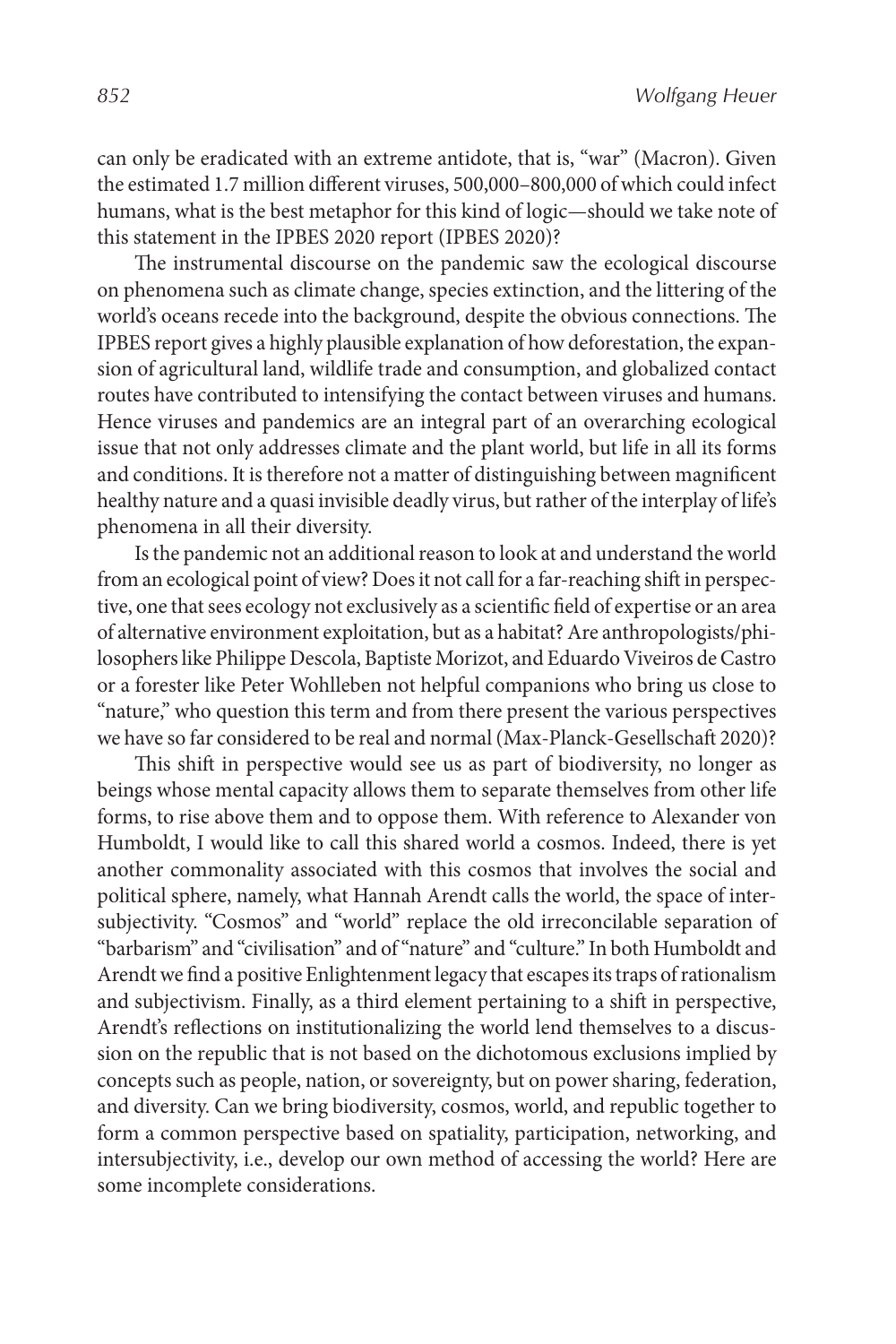#### **Biodiversity**

Is it not so that biodiversity, whose gradual destruction is deplored and whose existence constitutes the wealth of life on earth, is of a spatial diversity similar to the cultural, social and political diversity in Arendt? Definitions of biodiversity and of viruses are not uniform, but overlap in line with the development of knowledge, as in the case of exploring climate change or the COVID-19 virus. There appears to be agreement, however, that biodiversity refers to taxonomic diversity of species as well as to diversity within a particular species; genetic diversity within individual species as well as the diversity of organisms within a habitat; the ecological and functional diversity of biotopes and ecosystems, as well as of ecosystem functions such as pollination and seed dispersal; finally, the cultural diversity of animal behaviour (Max-Planck-Gesellschaft 2020). The entirety of species diversity is unknown, but estimated at several tens of millions. The degree to which human intervention has caused its destruction is only partly known. The number of vertebrates, for example, has fallen by 60 percent since 1970, and by 90 percent in Central America for the same period. Germany has seen approximately 75 percent fewer flying insects since 1989 (WWF 2020), a decline in both taxonomic and genetic diversity.

But it has taken the so-called bee mortality to attract general attention. Bees, along with endangered insects, pollinate three-quarters of all crops. In the thinking of the Old World, the loss of bees is serious in so far as it can be expressed in currency, US\$ 500 billion per year, but supposedly bearable because the disruption to the system can be offset with cash.

Indeed, species interactions are crucial to ecosystems, as the latter are more stable and better able to compensate for disturbances if they are species-rich rather than species-poor.

Should we not constantly bear these figures in mind in order to grasp the scale of the ecological crisis, and at the same time withstand the arid world of such figures and statistics? Behind these figures lies the diversity of existences in their spaces and interactions, which can only be understood if we get to know them and are keen to talk about them. Like Morizot, who learns to understand the migrations of wild animals by observing them, to read their tracks and recognize their world as a space of communication, or like Wohlleben, who speaks of communicative relationships between trees, or Descola, who qualifies our view of nature as merely one of many possible approaches. Their understanding helps us to understand, helps us to perceive what Gadamer described as knowledge that is not science, but the ability to engage with the essence, with the obstinacy of the world, with the inner measure inherent in being.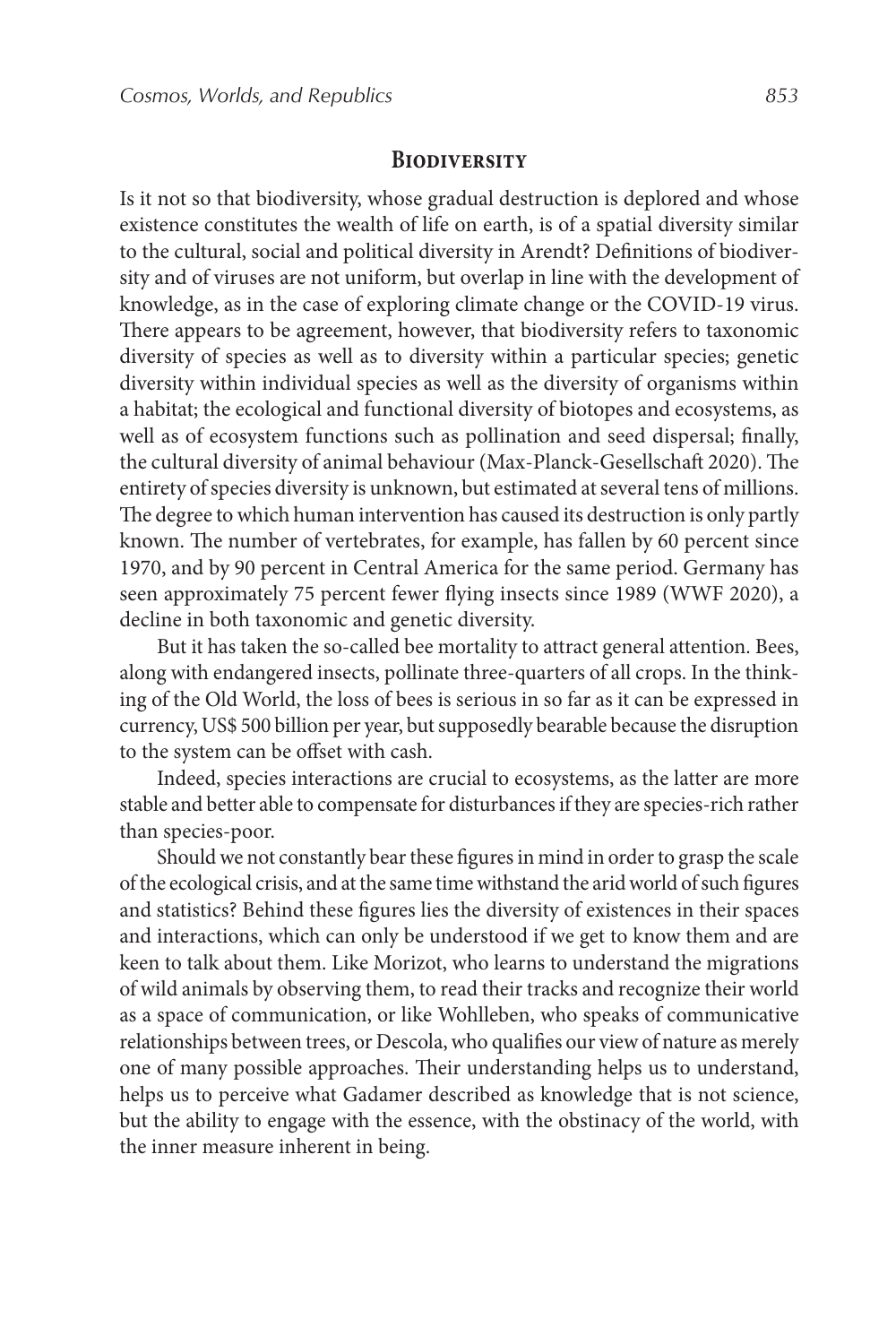## **COSMOS, WORLDS**

But why should we not enhance this shift in perspective even further by looking back in history to the Enlightenment philosopher Alexander von Humboldt and juxtaposing his unspoken criticism of the modern natural sciences with Arendt's pronounced criticism? An encounter of the different disciplines and times would thus promote and enrich the change in perspective (Heuer 2019). Is it then at all surprising that Humboldt and Arendt's methods and ways of thinking, similar to those of the anthropologists mentioned above, are based on experience and the observation of phenomena and are, moreover, cosmopolitan?

During his five-year, often adventurous, journey through the present-day states of Venezuela, Cuba, Trinidad, Colombia, Ecuador, Peru, Mexico, and the USA, Humboldt collected countless flowers and plants, and noted down his observations of flora and fauna, soils, mountains and climatic conditions, measured lengths, heights and temperatures, and produced maps. Nature revealed itself to him as a single organism that spans the world, a cosmos in the Greek understanding of world order. He saw a natural whole, not a "dead aggregate" (Wulf 2016: 122), and observed numerous interactions. Humboldt was the opposite of a cool, technical surveyor, nothing associated him with Bacon, who regarded the world as created for human beings, or with Descartes, who basically thought animals were just machines (ibid.).

For Humboldt, a multifaceted unity of nature also included people in their exchange with nature, hence his criticism of tree felling and the subsequent soil erosion, but also of plantation management with slavery and oppression. He criticized the slave economy vis-à-vis President Jefferson, and as an admirer of the newly created Republic of the United States, lamented the decline of republicanism in favor of utilitarianism (Humboldt 1999: 181–82).

Arendt's critique of the modern relationship to nature is above all a critique of perspective and thus of method. For Arendt, "the Renaissance's new-wakened love for the earth and the world" (Arendt 1958: 240) as a response to the rationalism of medieval scholasticism became the first victim of a new science that was not concerned with nature per se but with self-made questions that subordinated facts to laws and made man a "special case of organic life" (Arendt 2006: 260) not in the ecological sense, of course, but as part of objectifying constructs and formulas that replaced sensory perception, public spirit and language, and led to loss of the ability to judge.

Arendt noted "the almost too precise congruity of modern man's world alienation with the subjectivism of modern philosophy" (Arendt 1958: 248)—from the doubts of Descartes, Hobbes, and English sensualism, empiricism, and pragmatism to the existentialism and positivism of the twentieth century—accompanied by the withdrawal of people into their own self. So, do the experiences of modern times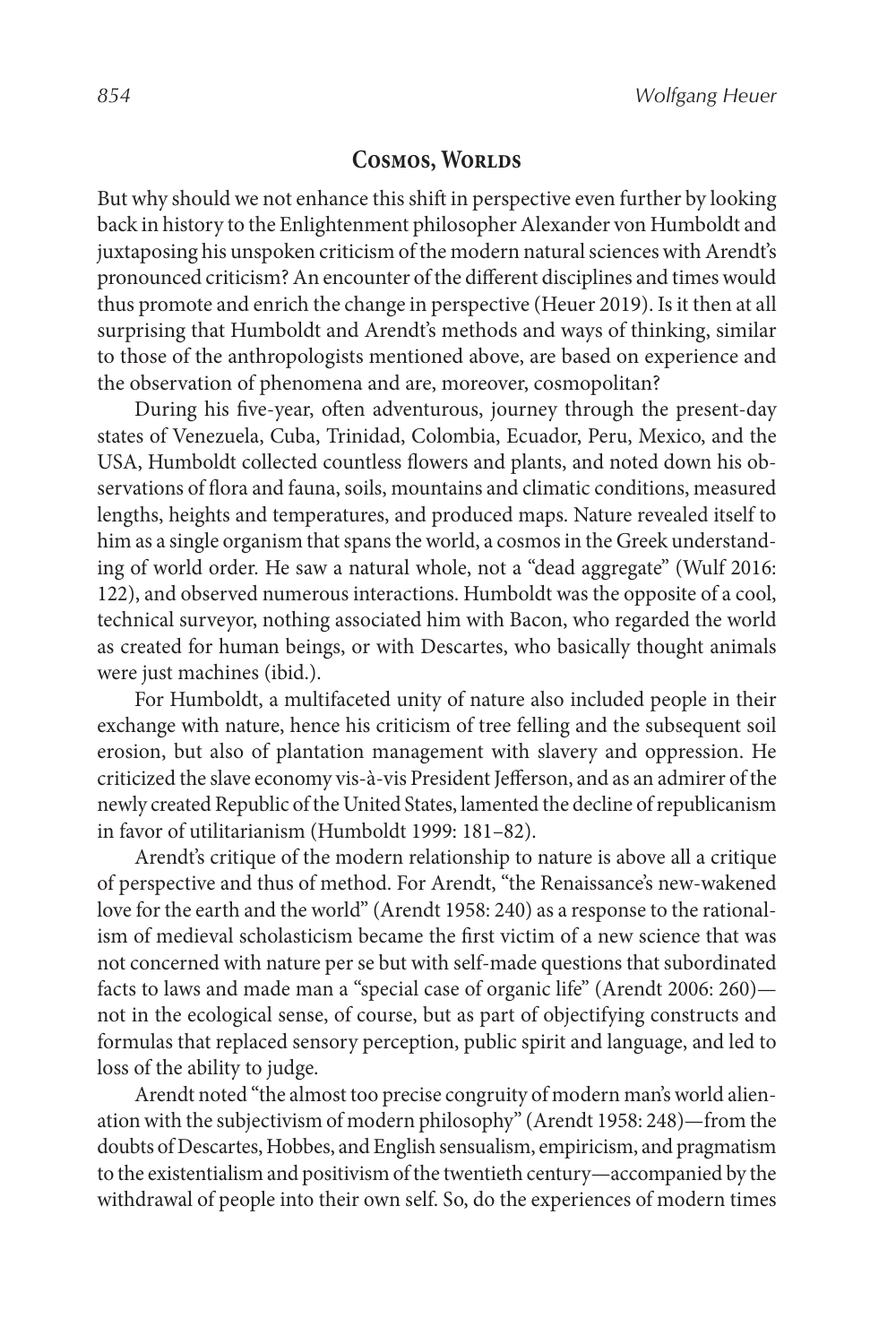not show that it is impossible to separate nature, the environment, technology, science, politics, and philosophy from each other, and that in the natural and social sciences as well as in politics, the understanding of nature is similar in each era?

As far as the method is concerned, the pictorial presentation of the research results, which Humboldt presented in his book *Ansichten der Natur* (Views of Nature), is an essential part of the cognitive process and not merely an illustration. For the perception of the outer and inner nature of man not only takes place in the formation of concepts and the emotionlessness of perception and thinking, but predominantly in the world of feelings. Humboldt therefore emphasized "the combination of a literary and purely scientific purpose, the desire to simultaneously occupy the imagination and, by increasing knowledge, enrich life with ideas" (Ette 2001: 49).

Similar to this is Arendt's mentality, her essayistic, open-minded way of thinking, the use of linguistic images and metaphors to describe the new, her irony, incisiveness, and laughter, and use of poetry and literature to describe moods and politically momentous experiences typical of the time.

Crucial to Arendt's view of the world is the significance of plurality and the intersubjective space that opens up in action and communication, and forms a "world." Worlds in the plural could also exist side by side. Should the similarity between biodiversity and the diversity of human existences and that between the interaction of ecological spaces and between these and Arendt's intersubjective worlds not give us food for thought? Is the stability of the species-rich ecosystems mentioned earlier not similar to that of a diverse human community? And does the destruction of a biotope and that of a human "world," an oasis in Arendt's words, through conformity or dictatorship not merely imply the decline into a supposedly barbaric "natural state," but in both cases the devastation of life?

## **Republics**

For Arendt, community stability is based primarily on active interaction, but also on the institutionalization of plurality, which should be sustainable, transparent, and cosmopolitan. Plurality and freedom are institutionalized through the separation of powers and federalism (within and between republics) (Heuer 2018), sustainable with a positive concept of freedom, transparency, participation, and mutual recognition as well as political and social justice, and finally, cosmopolitan not only because of the spatial dimensions of globalization but also in the knowledge of the Humboldtian cosmos.

According to Etienne Tassin, a globalized world must preserve and enable the ecosystem of all living things, the cultural assets of peoples, and the plural communities of political actors in the form of ecology, ecumenism, and cosmopolitanism (Tassin 2011: 15).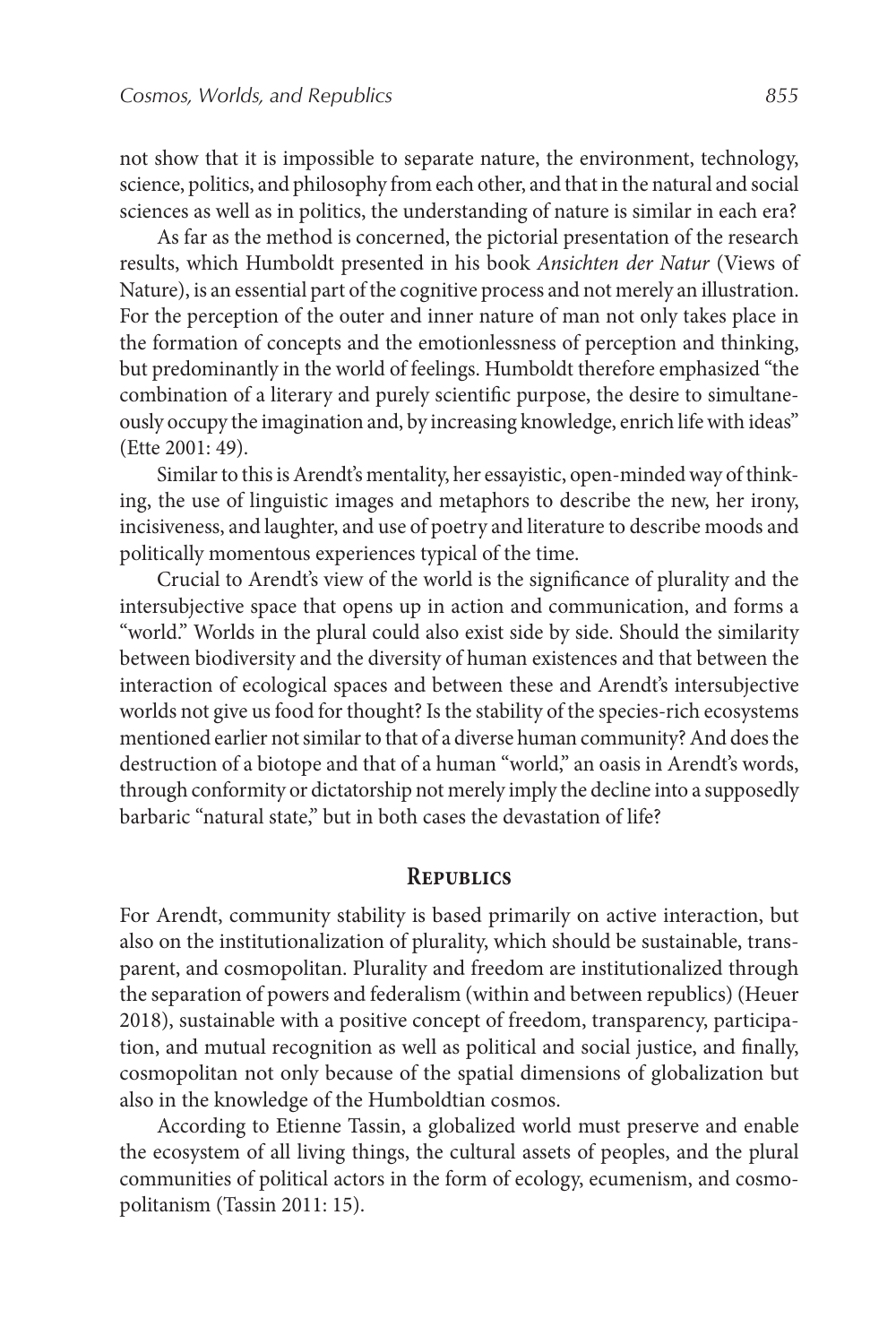Arendt's judgement theory based on perspective diversity and enlarged mentality is particularly cosmopolitan. This kind of judgement is independent of spatial location and challenges us, if need be, to take up any location on earth. It is solely our attachment to the body that prevents us from cutting across our subjective location. Fortunately, imagination allows us to rise above this boundary, at least to the extent of putting ourselves in the place of others and thus in a position to develop a sense of community. Detached from spatial proximity or distance, the validity of cosmopolitan judgement "would be neither objective and universal nor subjective, depending on personal whim, but intersubjective or representative" (Arendt 2003: 141).

Is the emergence of the current pandemic not a fresh opportunity to reflect on the relationship and interaction between ecological, political and—unusually—methodological sustainability?

*Free University Berlin*

#### **References**

Arendt, Hannah. 1958. *The Human Condition*. Chicago: University of Chicago Press.

- Arendt, Hannah. 2003. "Some Questions of Moral Philosophy," in *Responsibility and Judgment*. New York: Shocken.
- Arendt, Hannah. 2006. "The Conquest of Space and the Stature of Man," in *Between Past and Future: Eight Exercises in Political Thought*. New York: Penguin Books.
- Descola, Philippe. 2005. *Par-delà nature et culture*. Paris: Gallimard.
- Ette, Ottmar. 2001. "Schreiben in der Moderne," in *Aufbruch in die Moderne*, ed. Ottmar Ette et al. Berlin: De Gruyter.
- Heuer, Wolfgang. 2018. "Plurality," *Arendt Studies* 2: 51–60. https://doi.org/10.5840/arendtstudies201821
- Heuer, Wolfgang. 2019. "Cosmos and Republic: A Hidden Dialogue between Hannah Arendt and Alexander von Humboldt," *Russian Sociological Review* 18(4): 284–97. https://doi.org/10.17323/1728-192x-2019-4-284-298
- Humboldt, Alexander von. 1999. "An Varnhagen von Ense, July 31, 1854," in *Über die Freiheit des Menschen. Auf der Suche nach Wahrheit*, ed. Manfred Otto. Frankfurt a.M.: Insel.
- IPBES (Intergovernmental Platform on Biodiversity and Ecosystem Services). 2020. *Workshop Report on Biodiversity and Pandemics*. New York: United Nations Environment Programme.
- Max-Planck-Gesellschaft. 2020. "Biodiversität: Vielfalt des Lebens." Available at: https:// www.mpg.de/biodiversitaet.